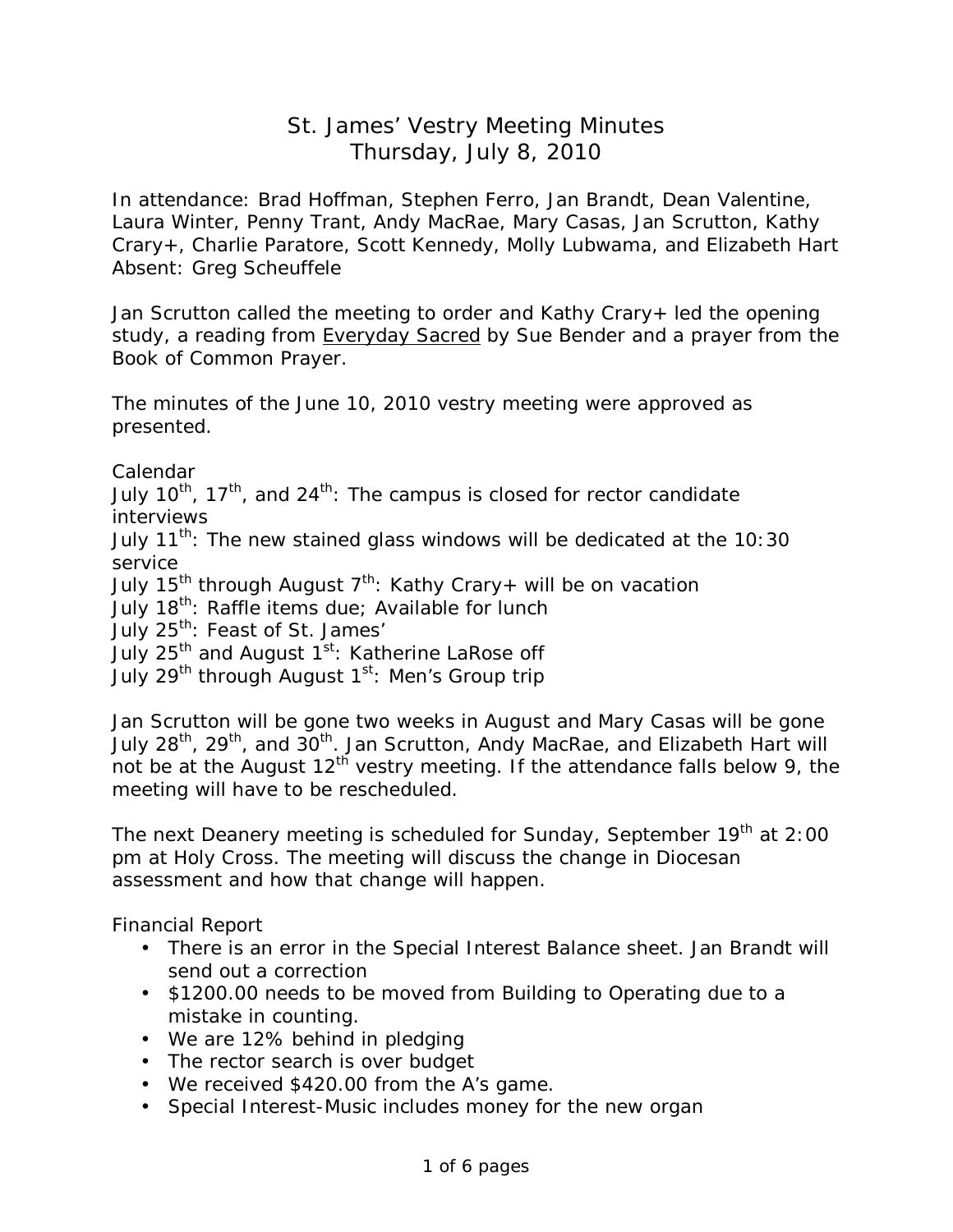Cluster Reports

- Parish Life as submitted
- Worship and Christian Formation as submitted
- Social Ministries and Congregational Care as submitted
- Communications and Evangelism as submitted
- Facilities as submitted
	- o Have received bids for the re-striping of Cabrillo Terrace. Cost is split 50-50 with the condo association
- Lead Team as submitted

New St. James' Window

- The new windows are up, but some work still needs to be done
- The doors need to be re-keyed
- For a short time, the windows will be uncovered, but they eventually will be covered with Lexan plastic to prevent cuts from the sharp glass
- The windows should not be referred to by any one of the persons who donated money to the window, as several people donated to the project.

At some point we need to look at Memorial giving. Perhaps we should consider some type of plaque with names to acknowledge those who have given gifts to St. James'.

We need a better way of organizing mailboxes. The vestry needs to be grouped all together. A possibility would be to arrange the boxes alphabetically, and have them color-coded by cluster.

Kathy Crary's+ report

- Kathy+ is on vacation from July 15<sup>th</sup> to August 7<sup>th</sup>. Pastoral care coverage for the congregation has been arranged.
- The Wednesday morning gathering will be morning prayer for the three consecutive Wednesdays Kathy+ is on vacation.
- Kathy+ has prepared special service bulletins for July  $25<sup>th</sup>$  (St. James' Day) and August 1<sup>st</sup> (Fr. Jerry Drino, Hope for Sudan)
- Kathy+ has been working with a family who recently lost a person to a rare brain disorder. The funeral will be in mid-August after she returns from vacation.
- Continued to make hospital visits
- Baptized Heather Day and her son Max
- Working on the blessing liturgy for the new windows and doors
- September 11<sup>th</sup> is the Requiem Mass at Grace Cathedral
- Lea Lucas and Gary Gearheart carried the St. James' banner at the Gay Pride parade.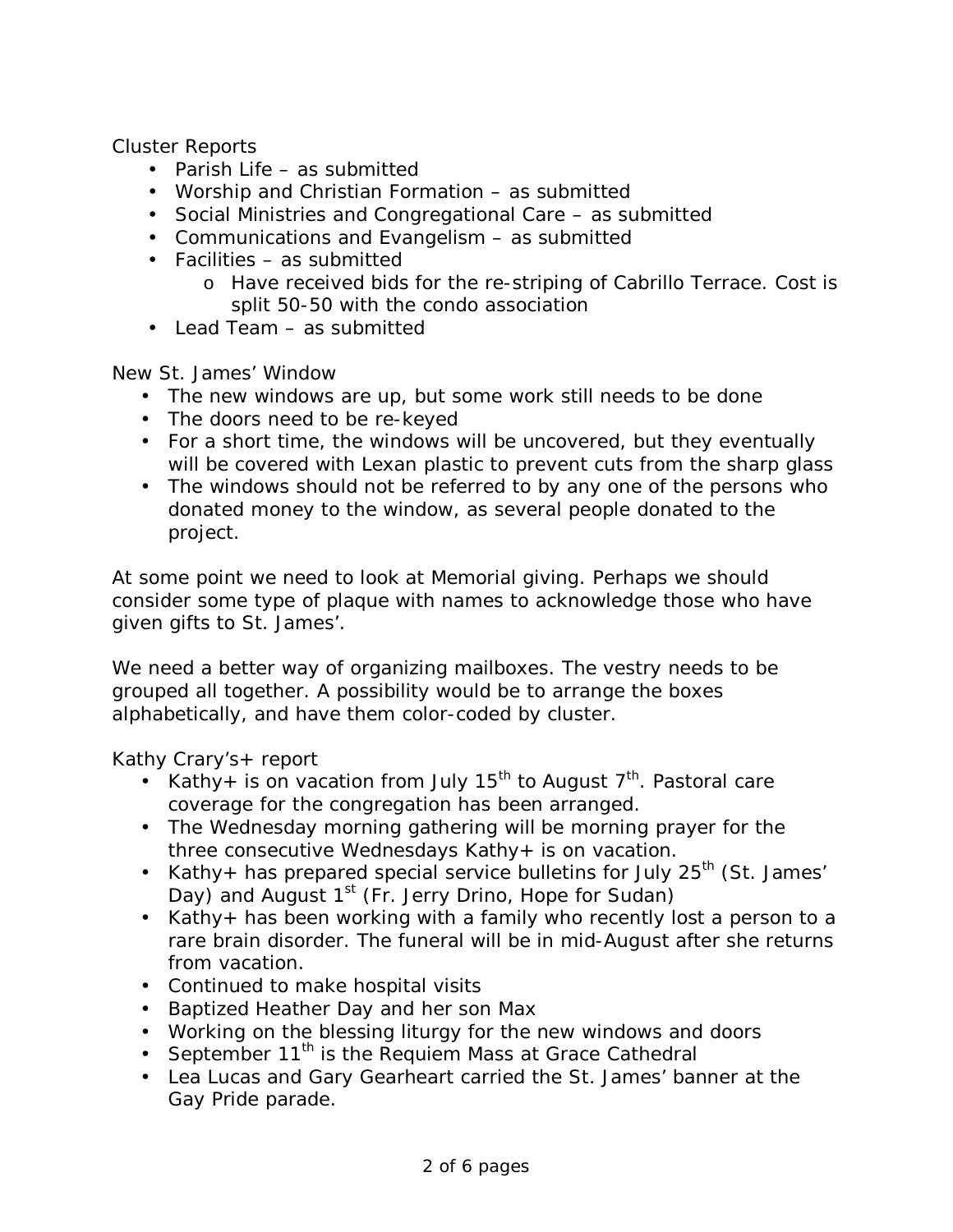- Kathy+ will not be teaching any classes for Faith Formation after the end of August
- Kathy+ has an interview on Saturday afternoon with the Christ Church, Alameda Search Committee. Those people interviewing Kathy+ will be attending both services
- Prayers for Jim McConnell, as he undergoes chemo.

There are forms for the Deanery Reps to make sure they are qualified to be seated at the convention. New this year is a list of the senior warden, junior warden, vestry, clerk, and treasurer of each parish.

Brad Hoffman led the closing prayer.

The meeting then continued in closed session for a personnel meeting.

Respectfully submitted,

Elizabeth Hart Clerk of the Vestry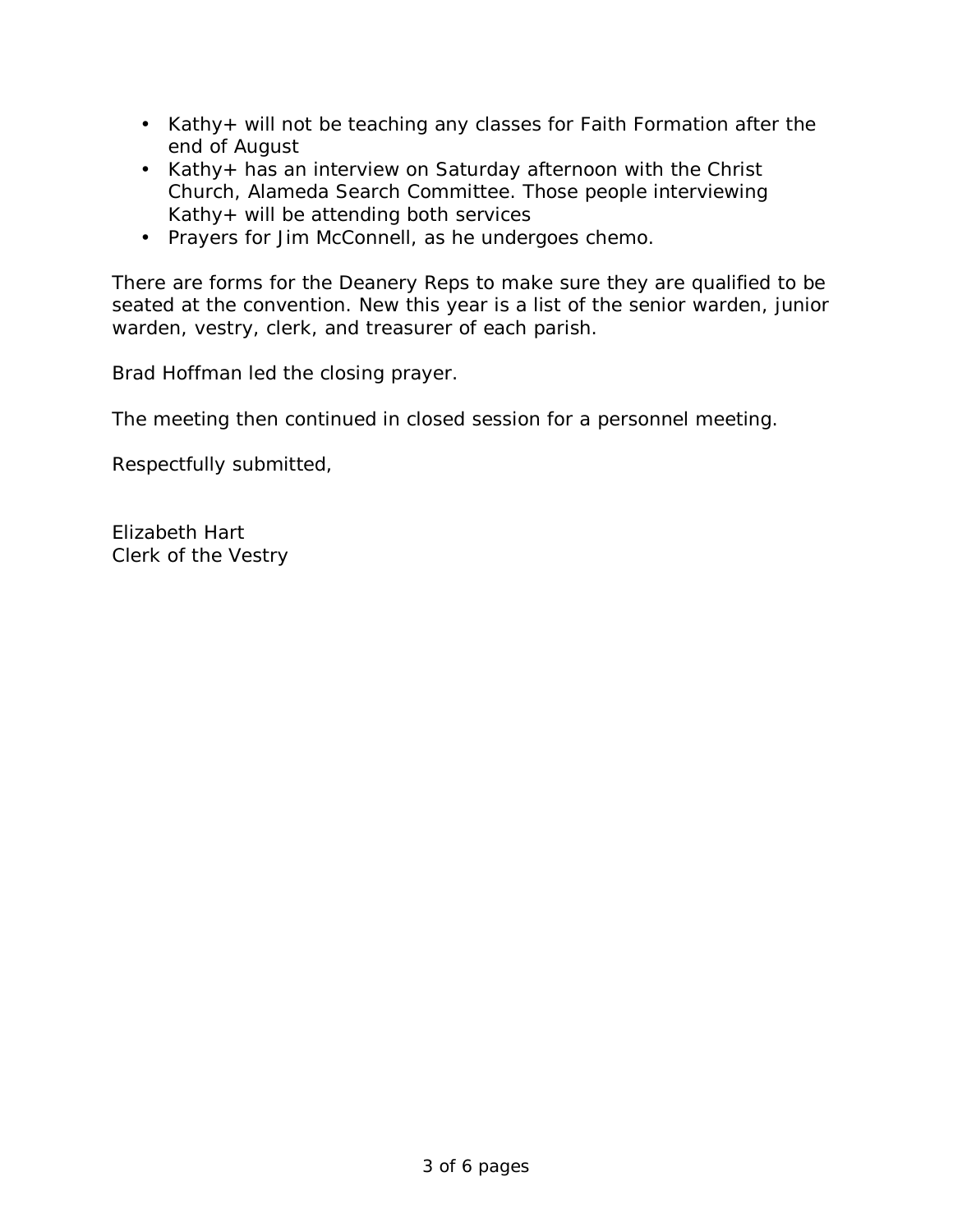Parish Life Report as of July 2010

- Father's Day we gave out the stained glass book marks. We have very few left and will keep them to use at a later date.
- We continue to work on the planning of St. James' Feast Day
- The Men's Group has confirmed the date of their trip for July 29- August 1 in Arnold.

Respectfully submitted, Penny Trant Dean Valentine

\*\*\*\*\*\*\*\*\*

Worship and Christian Formation July 2010

Four new members have joined the Faith Formation team, they are: Scott Whitaker, Jeanne Morris, Andy MacCrae and Robin Edwards-Harvey. We appreciate their volunteerism and welcome them to the team. During the July 23<sup>rd</sup> meeting, the Faith Formation team explored the various topics that can be included in the fall schedule of classes, to begin September 2010. New ideas are welcome. Please do not hesitate to contact John Maloney if you have any ideas you wish to be considered.

Vestry members on Altar Guild will set-up the two churches for Sunday Services the next three coming Saturdays (the  $10^{th}$ ,  $17^{th}$ , and  $24^{th}$ , July) when the campus is closed to the Parishioners. Altar Guild members responsible for setting-up on those three week-ends will resume their responsibilities on Sunday before and after the services.

Laura and Molly Facilities July 2010

\*\*\*\*\*\*\*\*\*

CC & SM cluster report for July 2010

The Congregational Care and Social ministries cluster continues to work to support our partner ministries as they need. We continue to work with these ministries to achieve our 2010 goals.

We continue to have individual and family needs for our pantry and work diligently to keep bags filled and product available for use. We will be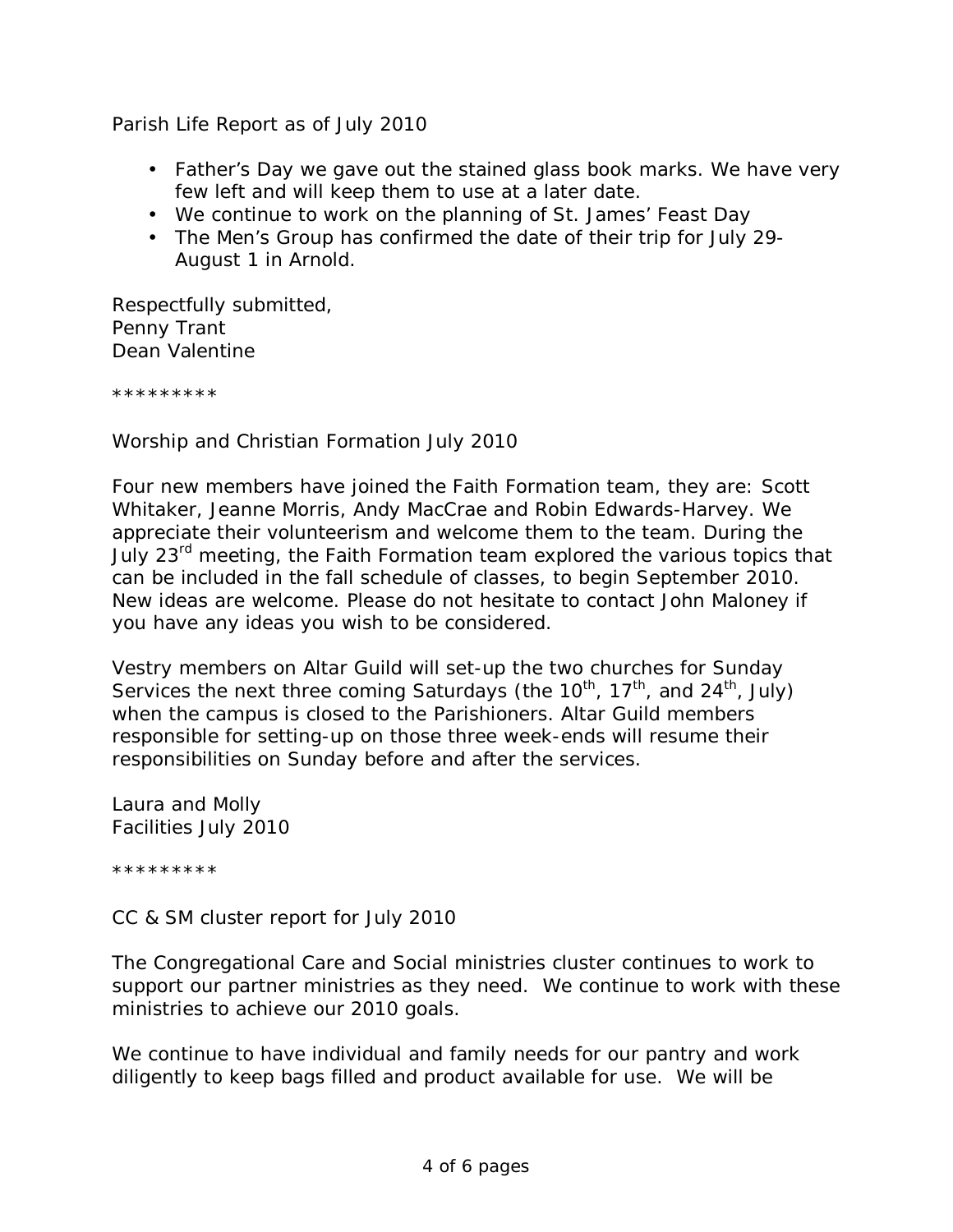putting an article in the next "Window" to let our fellow parishioners know what items we continue to need for this vital ministry.

We are working now to enlist parishioners to help with continuing our Back to School products and Shoe drives. These have been very energetic and appreciated actions on our part as a parish.

Respectfully submitted Brad Hoffman Andy MacRae

\*\*\*\*\*\*\*\*\*\*

July C&E Cluster Report

Monday, June  $21<sup>st</sup>$  at 7pm there was an open meeting in the Canterbury room to talk about *The Window*. We discussed updates to the format and distribution. One of the outcomes was an announcement in both services that the Window was out and available online and in hardcopy (either in the back of the church or mailed by request) Ralph is going to look into printing & mailing costs again to see where we are and what we should be watching. Ralph is also going to look at the cost of printing some (or all) of the hardcopies in color.

Respectfully submitted, Stephen Ferro Greg Scheuffele C&E Cluster

\*\*\*\*\*\*\*\*\*\*

Facilities, July 2010

- The memorial glass and doors project is just about to be completed. There are a couple of details to be worked out.
- A new water heater has been installed in the little church sacristy.
- The second storage shed is now secure with locking doors. It also has lighting and electrical outlets.
- The painting of the accounting office is still underway and should be finished soon.
- There will be no work party in July.

Scott Kennedy/Facilities